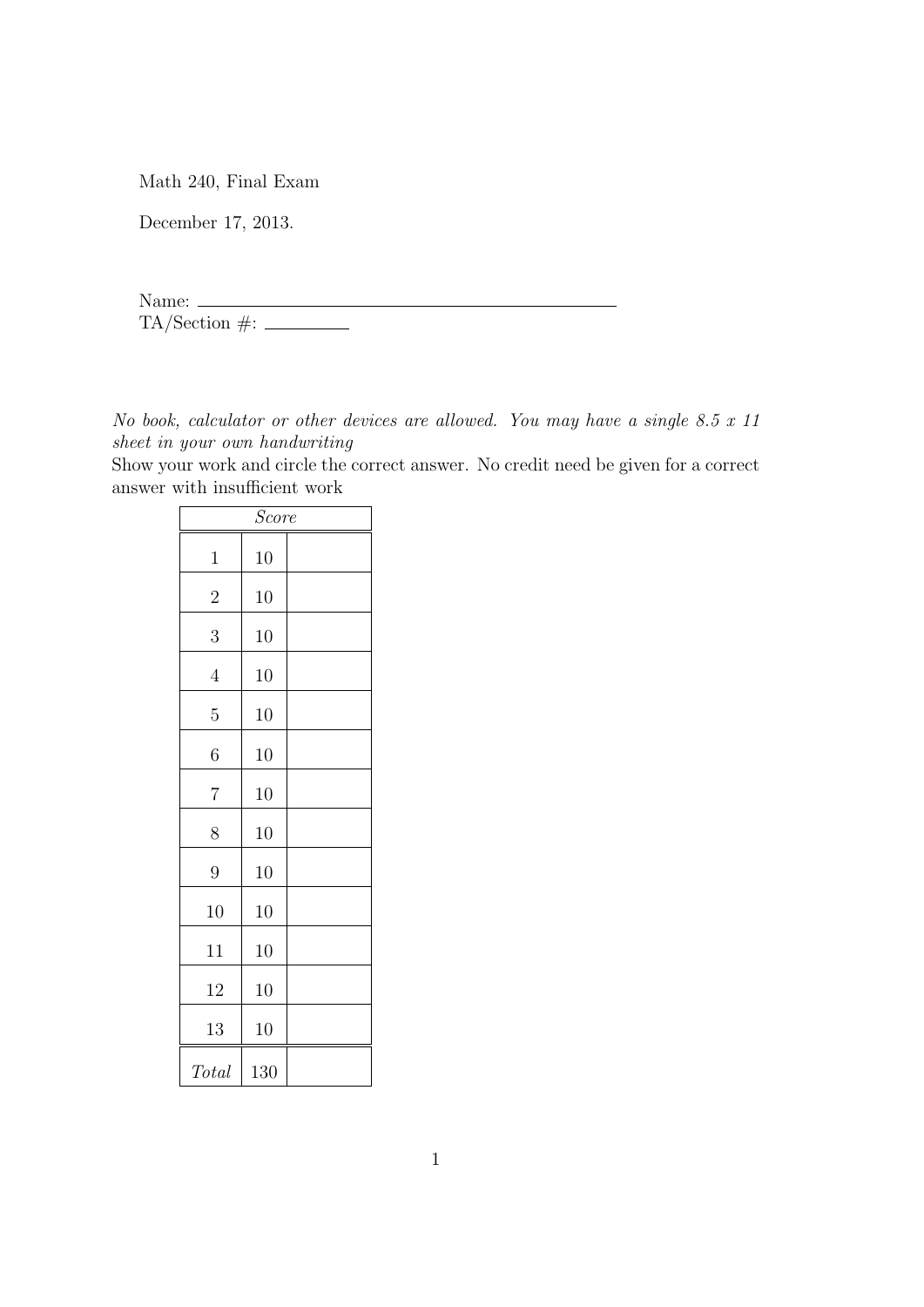1. The general solution to the ODE:

$$
y'' + 5y' + 6y = 0
$$

is given by:

- A)  $c_1e^{-2x} + c_2e^{3x}$
- B)  $c_1 \sin(2x) + c_2 \cos(3x)$
- C)  $c_1e^{-2x} + c_2e^{-3x}$
- D)  $c_1e^{-2x} + c_2xe^{2x}$
- E)  $c_1e^{2x} + c_2e^{3x}$ .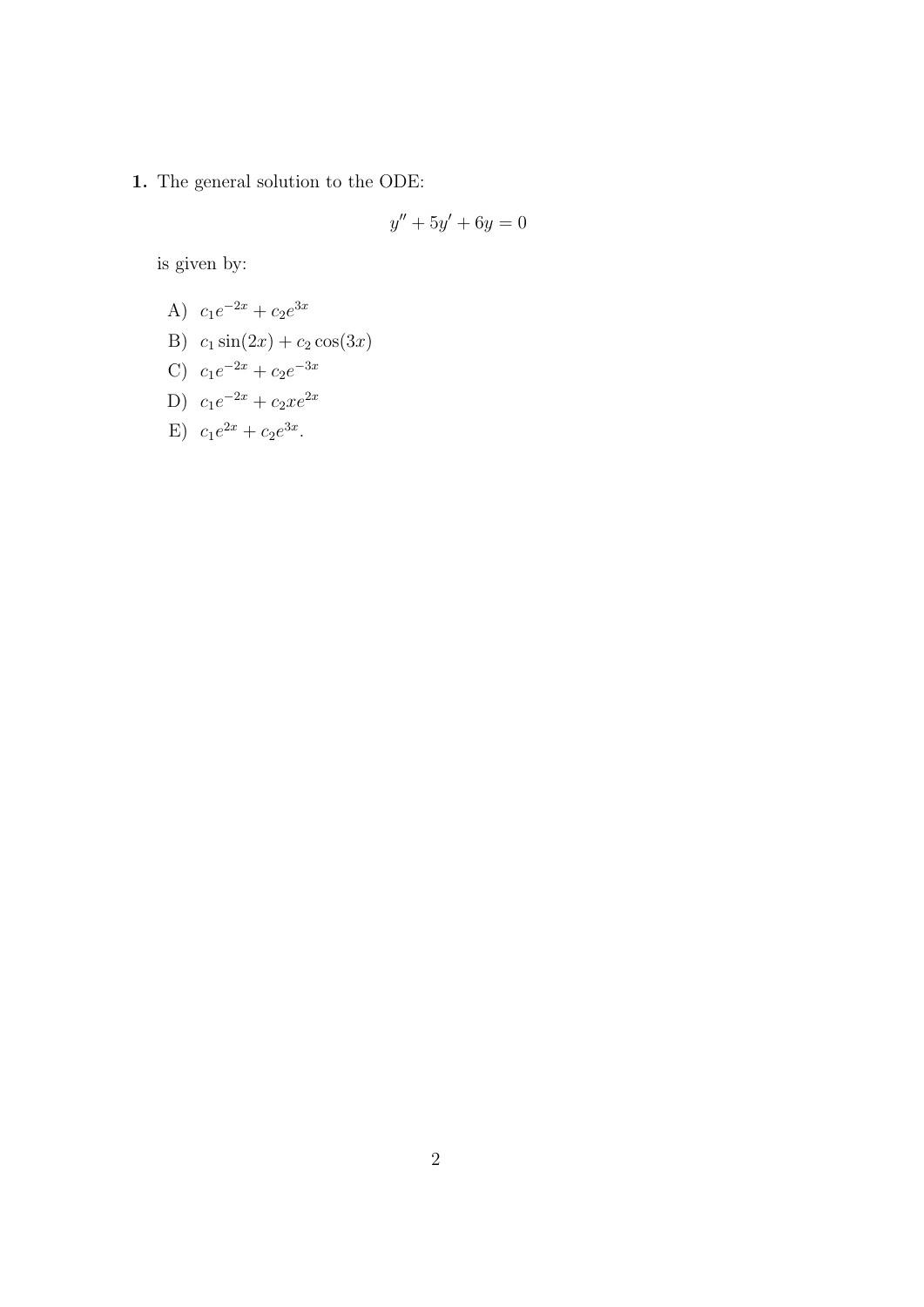**2.** A trial function for the inhomogeneous ODE:

$$
y'' - 4y' + 3y = xe^x + \cos(x)
$$

is given by:

A) 
$$
Axe^x + Bx^2e^x + C\cos(x) + D\sin(x)
$$

B) 
$$
Ax^2e^x + B\cos(x) + B\sin(x)
$$

- C)  $Ae^{x} + B\cos(x) + Cx\cos(x) + D\sin(x) + Ex\sin(x)$
- D)  $Ae^{x} + Bxe^{x} + Cx^{2}e^{x} + D\cos(3x) + E\cos(3x)$
- E)  $Axe^{-x} + Bx^2e^{-x} + C\cos(x) + D\sin(x)$ .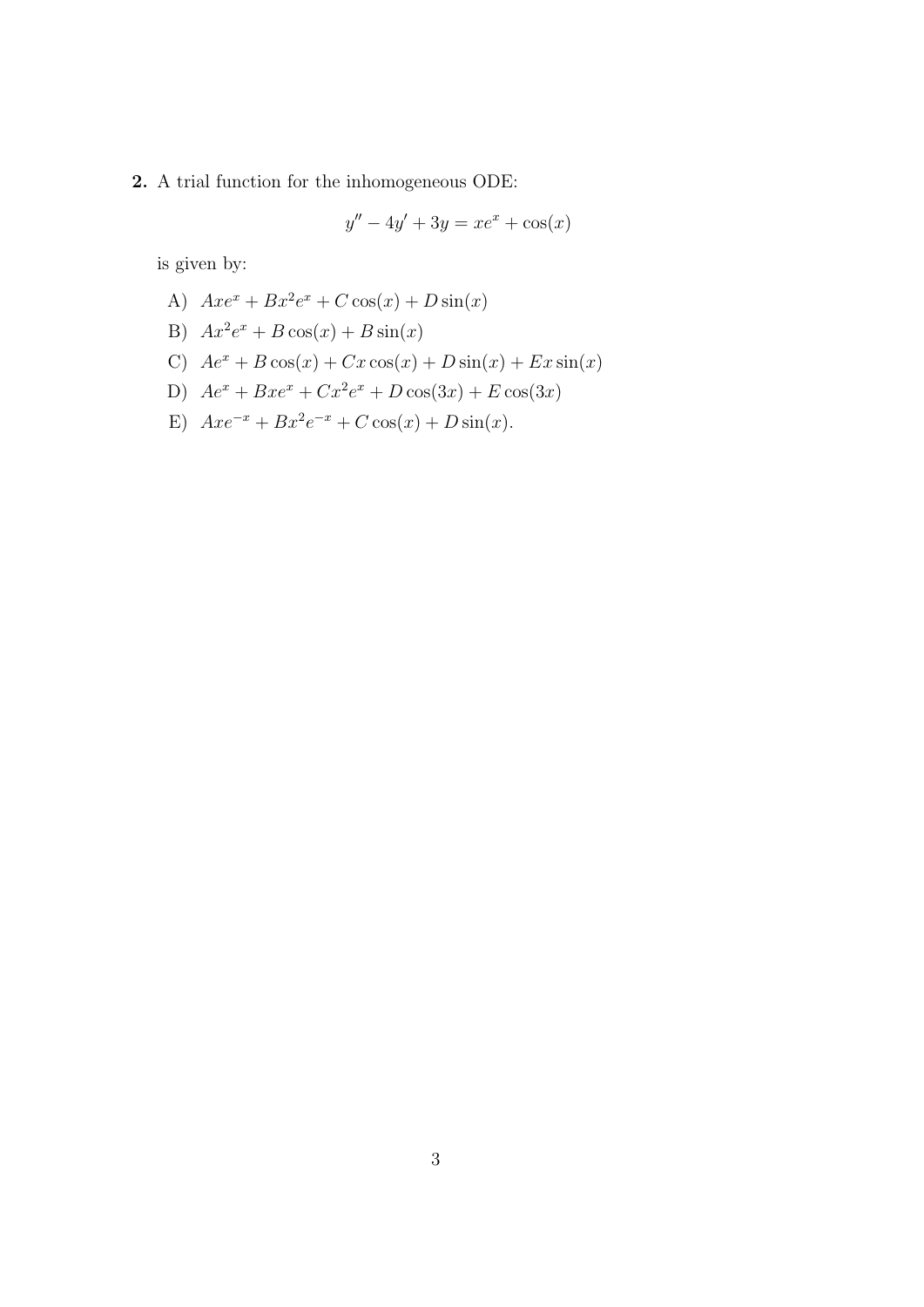**3.** Suppose that  $y$  solves the following initial value problem:

$$
\begin{cases} y'' - 8y' + 7y = 2e^{2x} \\ y(0) = 3, y'(0) = 10. \end{cases}
$$

 $y(1)$  then equals to:

$$
A) e2 + e3
$$

- B)  $e + e^7 + e^2$
- C)  $e^{-1} + e^7 + e^3$
- D)  $e + e^4$
- E)  $e^7 + e^2$ .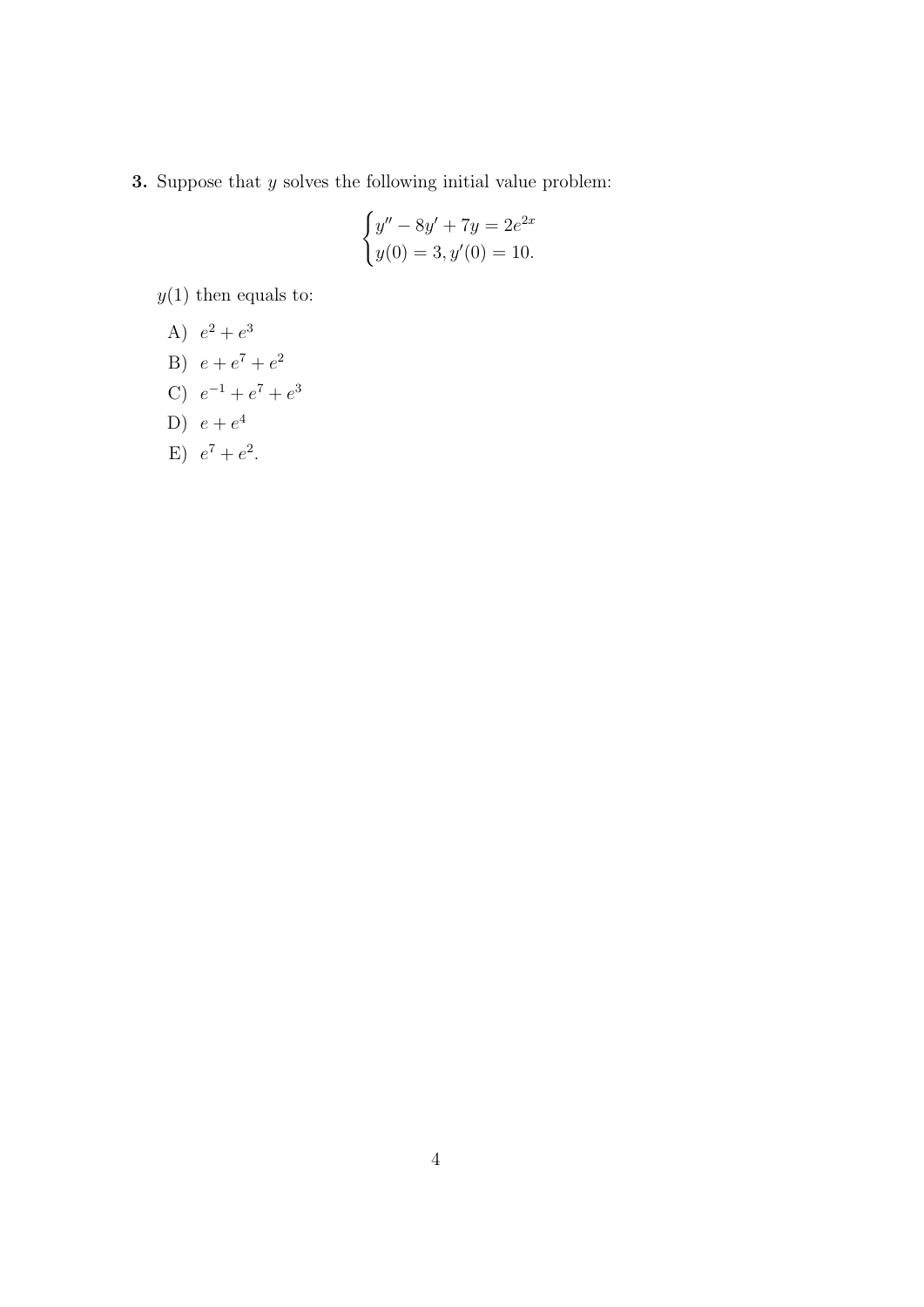**4.** The motion of a spring-mass system is described by:

$$
\frac{d^2y}{dt^2} + 2\frac{dy}{dt} + 10y = 11\cos(t) + 7\sin(t).
$$

Identify the steady-state part  $y_p(t)$  and the transient part  $y_c(t)$  of the general solution.

- A)  $y_p(t) = \sin(t)$  and  $y_c(t) = C_1 e^t \cos(3t) + C_2 e^t \sin(3t)$
- B)  $y_p(t) = \cos(t)$  and  $y_c(t) = C_1 e^{-t} \cos(3t) + C_2 e^{-t} \sin(3t)$
- C)  $y_p(t) = \cos(t) + \sin(t)$  and  $y_c(t) = C_1 e^{-t} + c_2 e^{-t}$
- D)  $y_p(t) = \cos(t) + \sin(t)$  and  $y_c(t) = C_1 e^{-t} \cos(3t) + C_2 e^{-t} \sin(3t)$ .
- E)  $y_p(t) = \sin(t) + t \sin(t)$  and  $y_c(t) = C_1 e^{-t} \cos(3t) + C_2 e^{-t} \sin(3t)$ .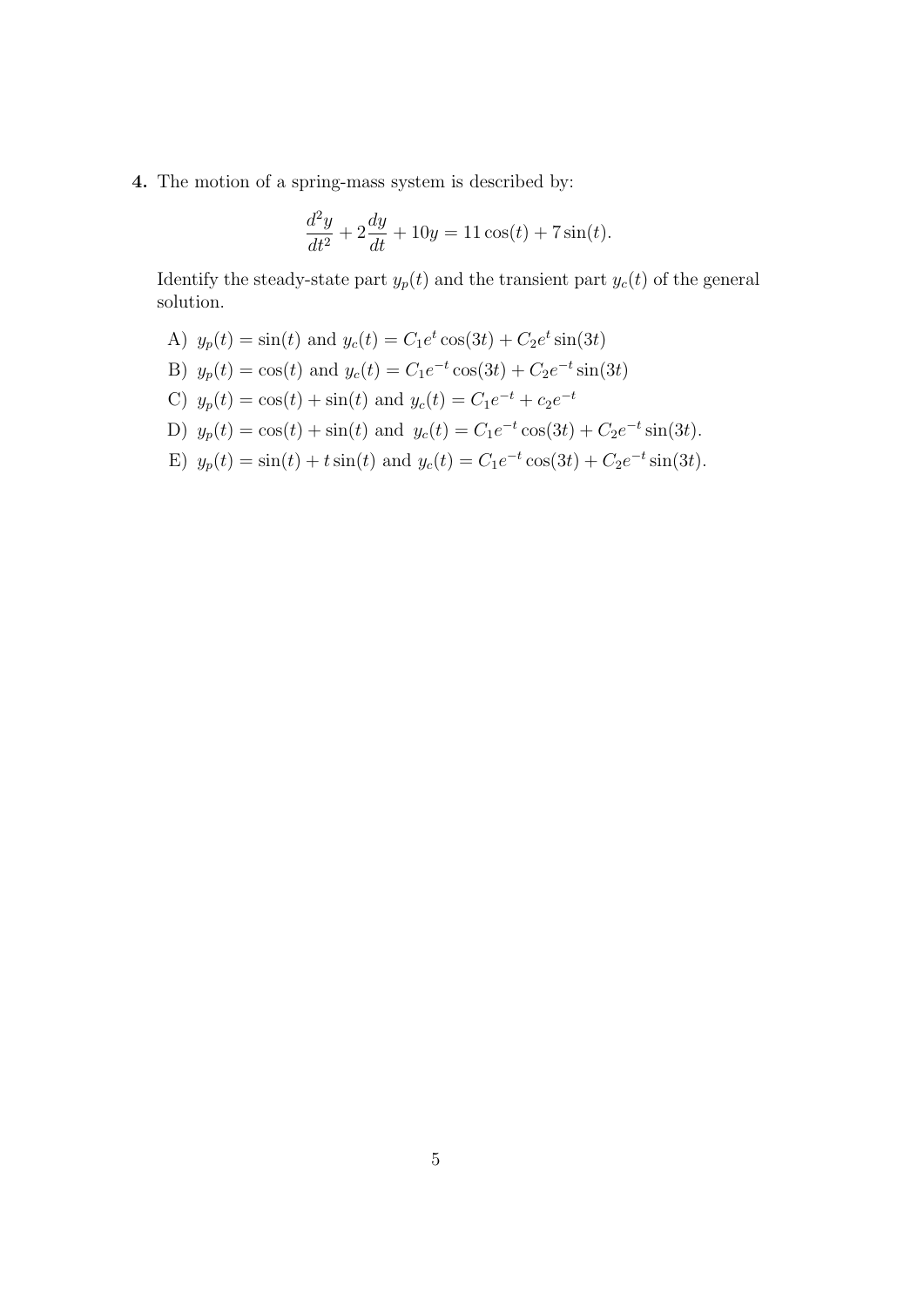## **5.** Consider the ODE:

$$
x^2y'' - 5xy' + 9y = 0, \, x > 0.
$$

Find a solution to the ODE of the form  $y_1(x) = x^r$  for some real number *r* and then use the method o reduction of order to find a second linearly independent solution  $y_2(x)$ . The solutions  $y_1$  and  $y_2$  can be chosen as:

- A)  $y_1(x) = \frac{1}{x}$  and  $y_2(x) = \ln(x)$ B)  $y_1(x) = x^3$  and  $y_2(x) = x^2 \cdot \ln(x)$ C)  $y_1(x) = x^2$  and  $y_2(x) = x^3$ D)  $y_1(x) = x^2$  and  $y_2(x) = x^2 \cdot \ln(x)$
- E)  $y_1(x) = x^3$  and  $y_2(x) = x^3 \cdot \ln(x)$ .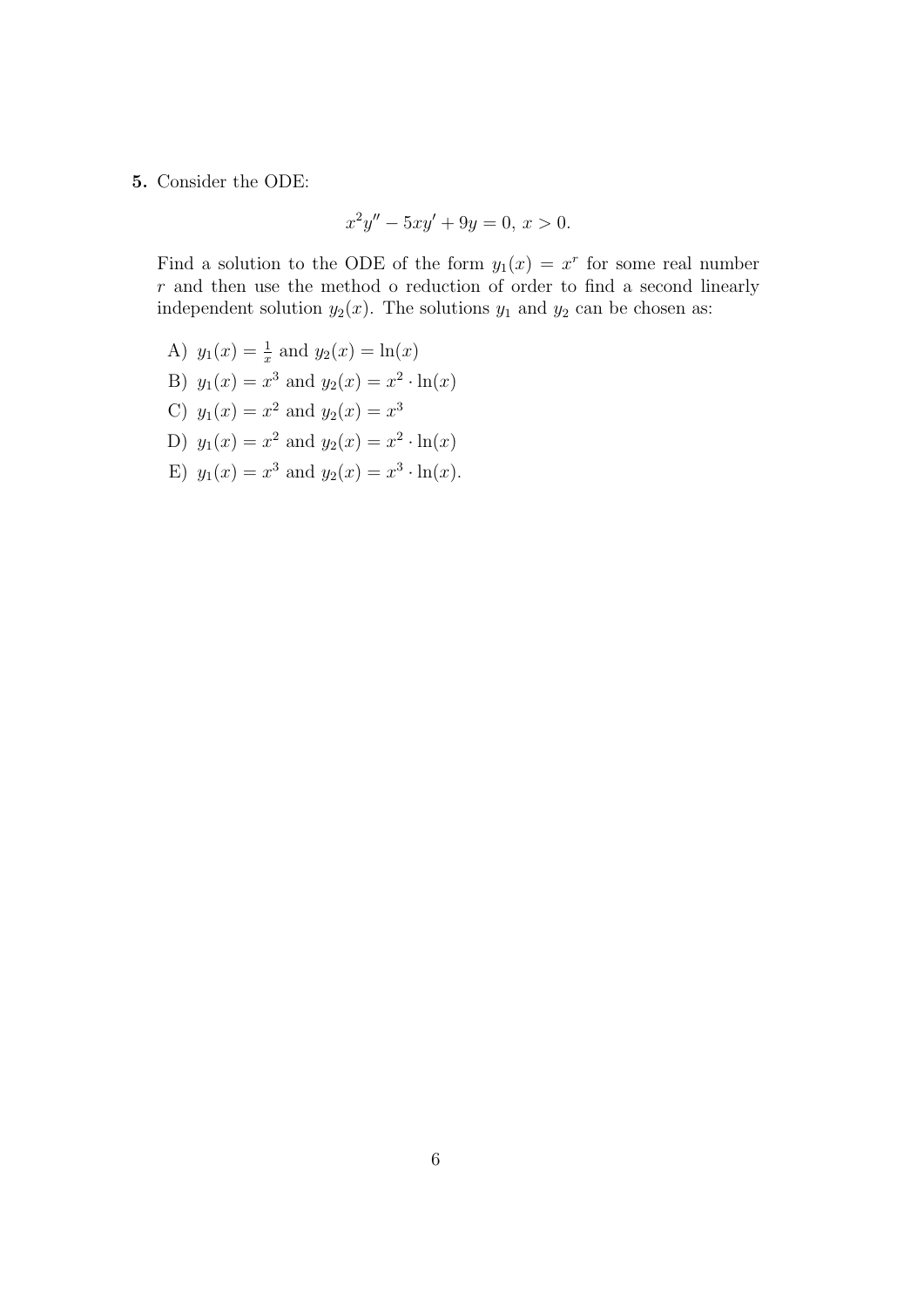**6.** Describe the type of the first quadrant (non-zero) equilibrium point of the linear autonomous system

$$
\frac{dx}{dt} = y(x - 4)
$$

$$
\frac{dy}{dt} = x - 4y^2
$$

A) stable node B) unstable node C) saddle point D) center E) spiral F) degenerate node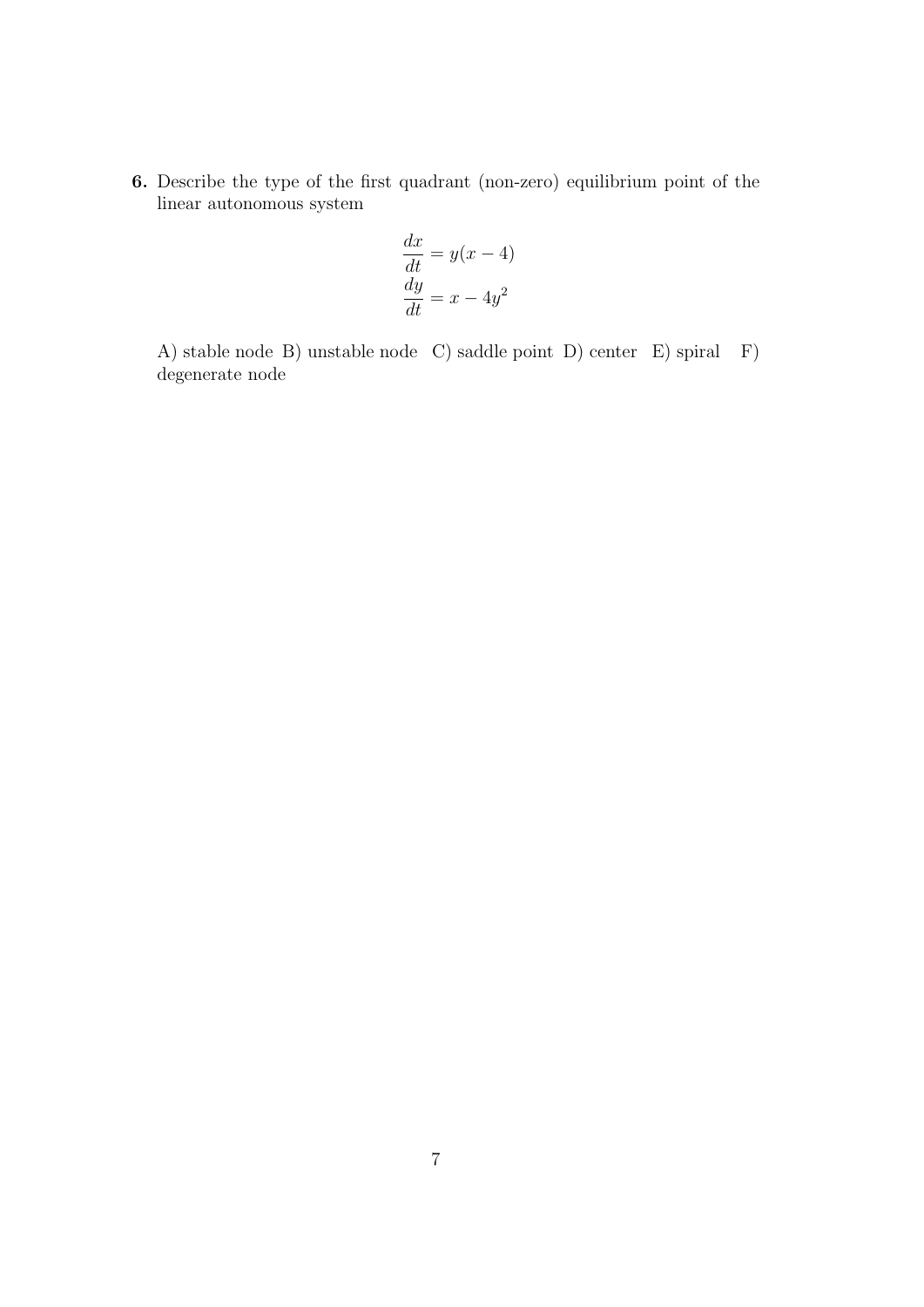**7.** Let **x**(*t*) be a  $4 \times 1$  vector function satisfying

$$
\frac{d\mathbf{x}}{dt} = \begin{bmatrix} 0 & 2 & 1 & 0 \\ -2 & 0 & 0 & 1 \\ 0 & 0 & 0 & 2 \\ 0 & 0 & -2 & 0 \end{bmatrix} \mathbf{x}(t)
$$

and

$$
\mathbf{x}(0) = \begin{bmatrix} 1 \\ 0 \\ 0 \\ 0 \end{bmatrix}.
$$

Find  $\mathbf{x}(\pi)$ .

A) 
$$
\begin{bmatrix} 1 \\ 0 \\ -\pi \\ 0 \end{bmatrix}
$$
 B)  $\begin{bmatrix} 1 \\ 0 \\ \pi \\ 0 \end{bmatrix}$  C)  $\begin{bmatrix} 0 \\ 1 \\ 0 \\ -\pi \end{bmatrix}$  D)  $\begin{bmatrix} 0 \\ 1 \\ 0 \\ \pi \end{bmatrix}$  E)  $\begin{bmatrix} -1 \\ 0 \\ -\pi \\ 0 \end{bmatrix}$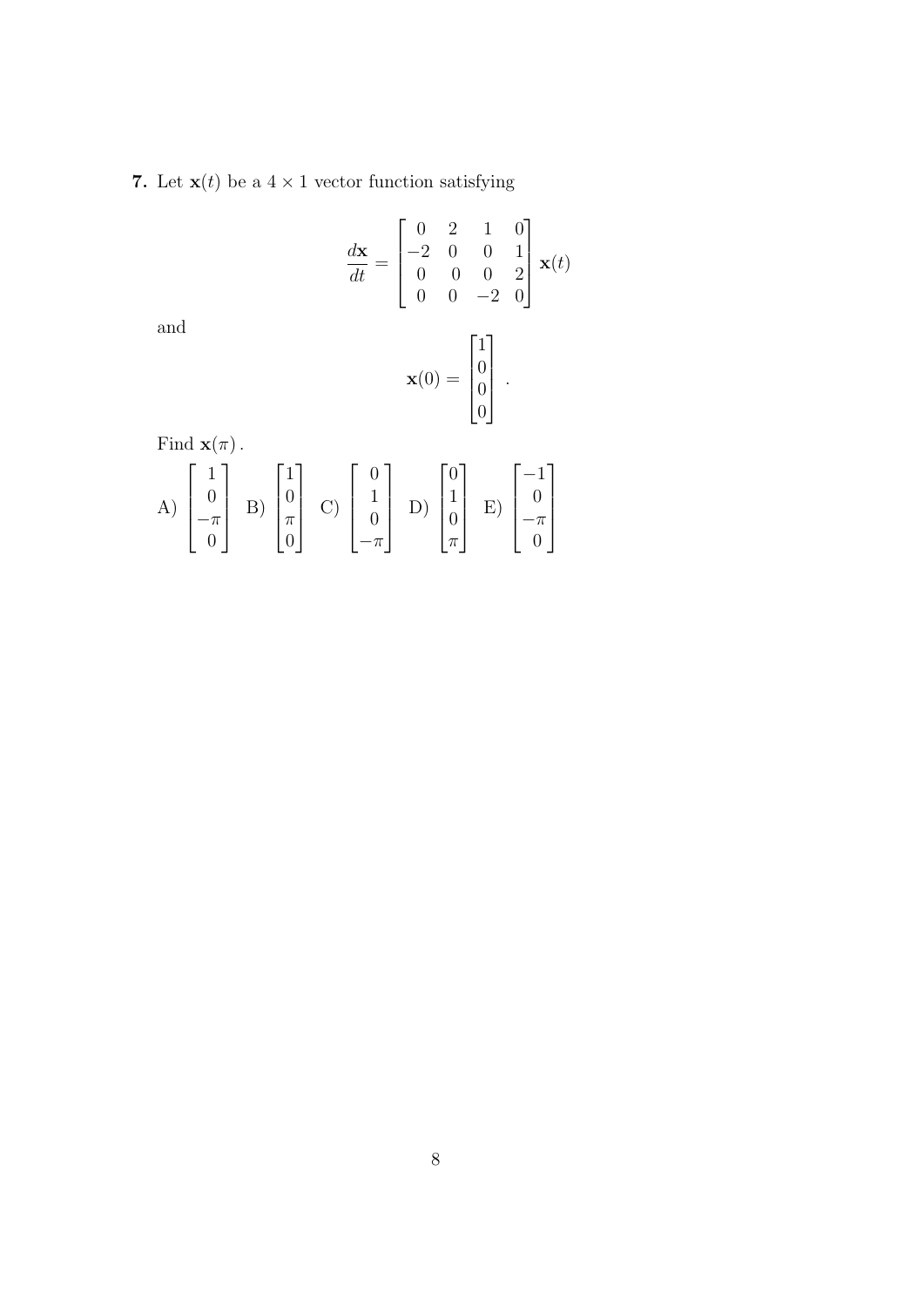**8.** Let  $A = \begin{bmatrix} 1 & 2 \\ 2 & 1 \end{bmatrix}$ . Find the upper right entry of the exponential matrix function  $e^{At}$ .<br>A)  $\frac{e^t + e^{3t}}{2}$  B)  $\frac{-e^t + e^{3t}}{2}$  C)  $\frac{-e^t - e^{3t}}{2}$  D)  $\frac{e^t - e^{3t}}{2}$  E)  $\frac{e^t - e^{-3t}}{2}$